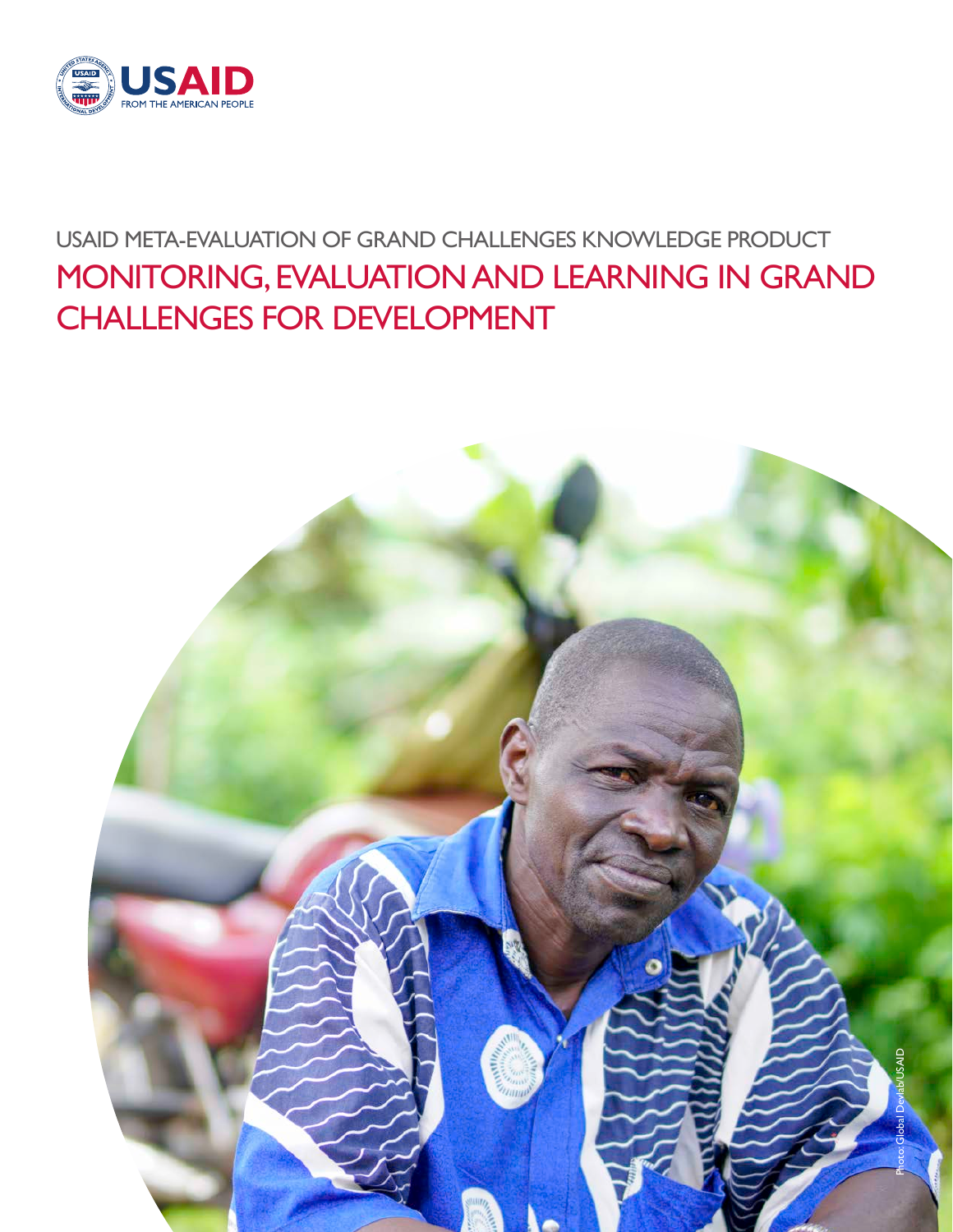USAID's meta-evaluation of the Grand Challenges for Development (GCs) was commissioned to enable systematic reflection on ten years of experience and to generate an actionable evidence base to build future programming. One area of enquiry for the meta-evaluation was how impact and results had been measured. This briefing paper sets out key learning, practical tips and recommendations for those both inside and outside of USAID who manage GCs.

GCs are programs that mobilize governments, companies, and foundations around specific developmental or humanitarian challenges. Through these programs, USAID and public and private partners bring in new voices to solve developmental problems. GCs source new solutions, test new ideas, and scale what works by awarding grants and using additional tools to provide targeted technical assistance support to a wide variety of actors from many countries. The creation of GCs signaled a shift away from large bilateral and multilateral agencies, aid organizations and private voluntary organizations and towards nontraditional actors such as the private sector, civil society organizations, academic institutions and local partners.

GCs harness new technologies and collaborative partnerships in support of entrepreneurship, collective problem solving and new approaches.<sup>1</sup> They enable USAID to foster innovative solutions by mobilizing its convening power to leverage funds and resources of other agencies, testing a range of solutions to identify those with highest potential to succeed at scale, supporting commercialization, operating with a higher tolerance for risk, enabling flexible use of funds through milestone-based funding mechanisms, and supporting different stages of innovation.

## **WHAT IS DISTINCTIVE ABOUT MONITORING, EVALUATION, AND LEARNING (MEL) FOR GCs?**

Sound monitoring, evaluation and learning is vital to any aid program if it is to demonstrate results and learn from both successes and failures. MEL on GCs must additionally collect evidence and learn not only about the innovative solutions being tested and developed - their effectiveness, reach, potential market and scope for improvement - but also about implementation of the GC model itself and the achievements of the GC as a whole.

MEL is a particular challenge for GCs given the experimental and evolving nature of the approach and the wide range of development challenges they address. Even within a single thematic focus, GCs make many grants to a range of diverse projects in different geographies; projects are often implemented by actors unfamiliar with development terminology and expectations, including MEL systems; innovation is not linear and results might be unpredictable; and GCs often have several partner donors with different expectations for reporting.

## **WHOSE PERSPECTIVES ON MEL MATTERS?**

Many different actors are involved in GC implementation. Data collection for the GC meta-evaluation showed that these actors and the intended end-users of the innovations developed by GCs have different perspectives on MEL for GCs. These perspectives are illustrated below. All of them can usefully guide how MEL is structured and implemented by GCs.

## **Figure1: Stakeholder Perspectives on Monitoring, Evaluation and Learning in GCs**

(S)



- Is the program achieving its objectives, and for whom?
- Is it good use of public funds?
- Is the GC reaching and selecting diverse innovators who have real potential?
- Are the best innovations achieving scale?
- Is the GC positively influencing the wider innovation ecosystem?
- How can I work most effectively with partner donors to support good quality MEL in the GC?

#### **Grantees**

- How can I best use MEL to support my project / innovation?
- Can I be sure that all the information I report is really used?
- Will I receive timely, useful feedback on my reporting?
- What support is available for me on MEL?
- How can I learn from other innovators?
- How can I best measure impact and use this to support scaling and attract investment?

#### **Program Officers**

- How do I aggregate results from all these disparate grants?
- How much data do I need?
- How do I ensure data is robust and good quality?
- How do I best support grantees and build their capacity?
- How much should I invest in MEL?
- How can I best obtain the data I need within reasonable time and effort?
- What systems do I and Grantees need to ensure responsible data collection?

#### **End-users**

• How is the information I am supplying being stored and used?



- Is my privacy being respected?
- Why are project staff asking me questions and will my answers make any difference?
- Is my perspective as a man / woman / girl / boy / or person with other characteristics (e.g. disability) recognized?

*1 The context of GC's introduction is outlined in the opening section of the GC meta-evaluation report:*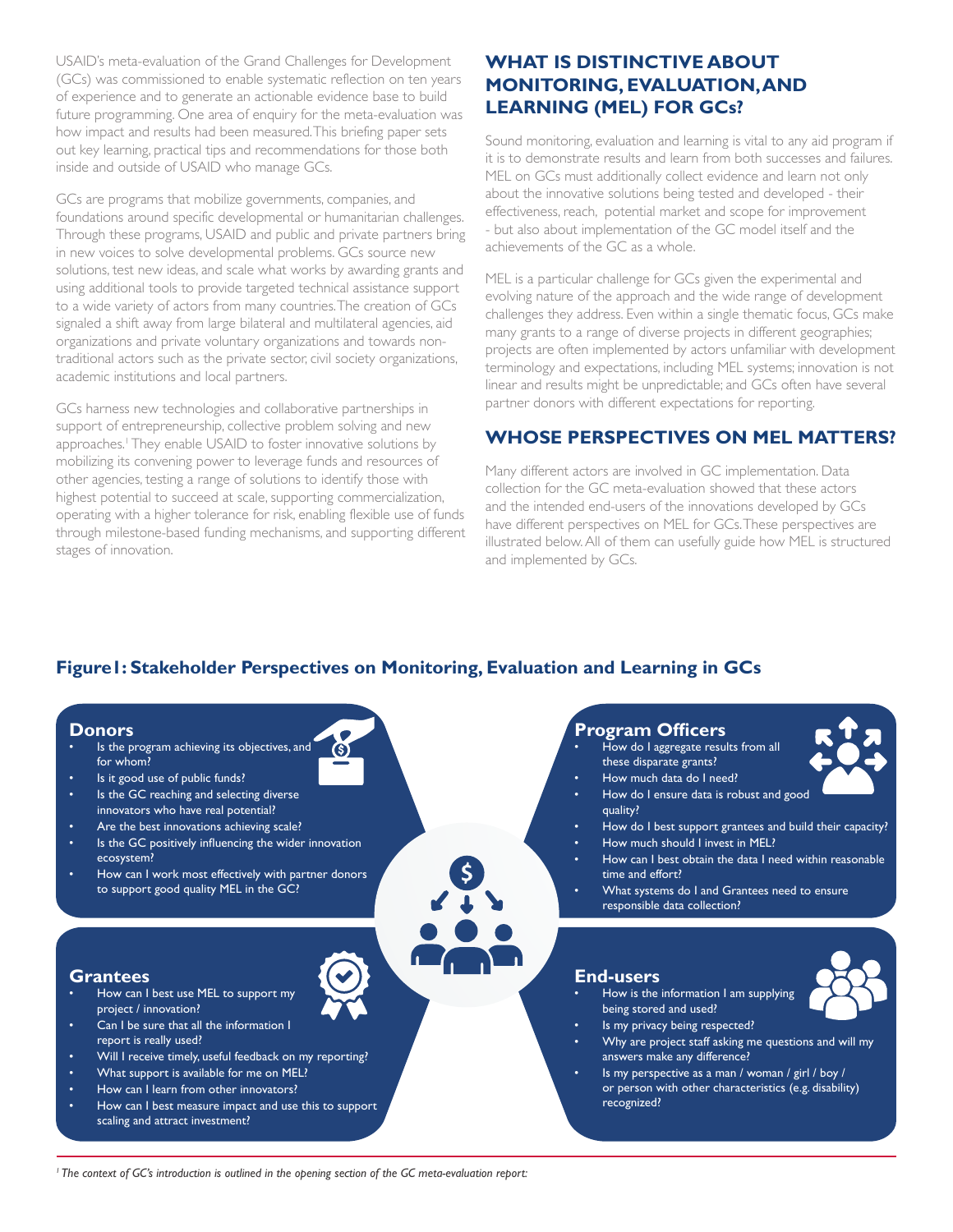### **MEL: What Worked Well?**

**Clear GC frameworks for understanding how change is expected to occur and capturing results** A strong theory of change and an overarching MEL Plan or results framework which is clearly aligned to it provides clarity about the objectives of the GC and how success is to be measured. This is done well through clearly defined expected outcomes and outputs which set out what results are expected, by when and for whom.

**Creating Hope in Conflict** provides an example of a strong results framework. It sets out clear indicators at all levels (impact, outcome and output) and has a well-defined focus on the ultimate beneficiary population (men and women in humanitarian need due to conflict) and on the aim of the program (lives saved, lives improved). Indicators are disaggregated by age and gender and endusers are described (e.g. humanitarian actors or people in conflict). **CASE STUDY FROM ALL CHILDREN READING: A** 

**Visibility of different end-users or beneficiaries** In some GCs, disaggregation of both targets and reporting meant that results for women and other disadvantaged groups were visible. This is important for understanding the developmental impact of a GC, in terms of gender equality and social inclusion.

**Learning so that innovations can adapt, improve and scale – or end** Some GCs used monitoring data and learning to strengthen their programming, not just for upward reporting and accountability purposes. Creating Hope in Conflict specifically asked its grantees to report on learning from innovations which had not succeeded Securing Water for Food used performance data and a clear end objective to decide which innovations to continue supporting and how, and which to stop.

**MEL support for grantees and MEL strengthening** 87 percent of grantees had received some MEL support from the GC manager. For awardees of All Children Reading: A Grand Challenge for Development support included advice on standardizing tools and data collection practices from a MEL partner, which was valued. Many GC and project-level evaluations provided good learning. Securing Water for Food conducted detailed results verification studies as well as case studies through their Field Evaluation Program to supplement grantee level MEL.



The reporting kept us up to date with the project progress, performance and successes/failures – which allowed us to make remedial changes quickly before things became worse. It allowed us to continually interface with our beneficiaries / customers and learn their interests in respect to innovation design … and thus enable us to make design and setup adjustments

> **Grantee** Securing Water for Food

## **GRAND CHALLENGE FOR DEVELOPMENT**

**eKitabu**, a three-time awardee of ACR GCD, has developed storybooks for literacy and has brought digital content to more than 1,500 schools across Kenya and in 13 African countries. Many of their products are designed for deaf children and those with learning difficulties. eKitabu described their performance-based milestone MEL approach as very effective at keeping their projects on track and increasing the productivity of the company and said that putting impact and learning at the center of implementation aided scaling up more than anything.

**Little Thinking Minds,** a grantee of ACR GCD from Jordan, collaborated with a specialist MEL organization based in the Middle East to develop a child-centred Arabic reading and learning platform. This collaboration strengthened the project portfolio by bringing diverse and informed perspectives and added to the project's research rigor. By evaluating literacy, testing and pedagogy, particularly for Syrian refugee children, the innovative platform could be better designed to meet the challenges children face in acquiring literacy in Arabic. Further, data and evidence generated on the use, effectiveness and impact of the technology at the student level was a key to its development and wider expansion.